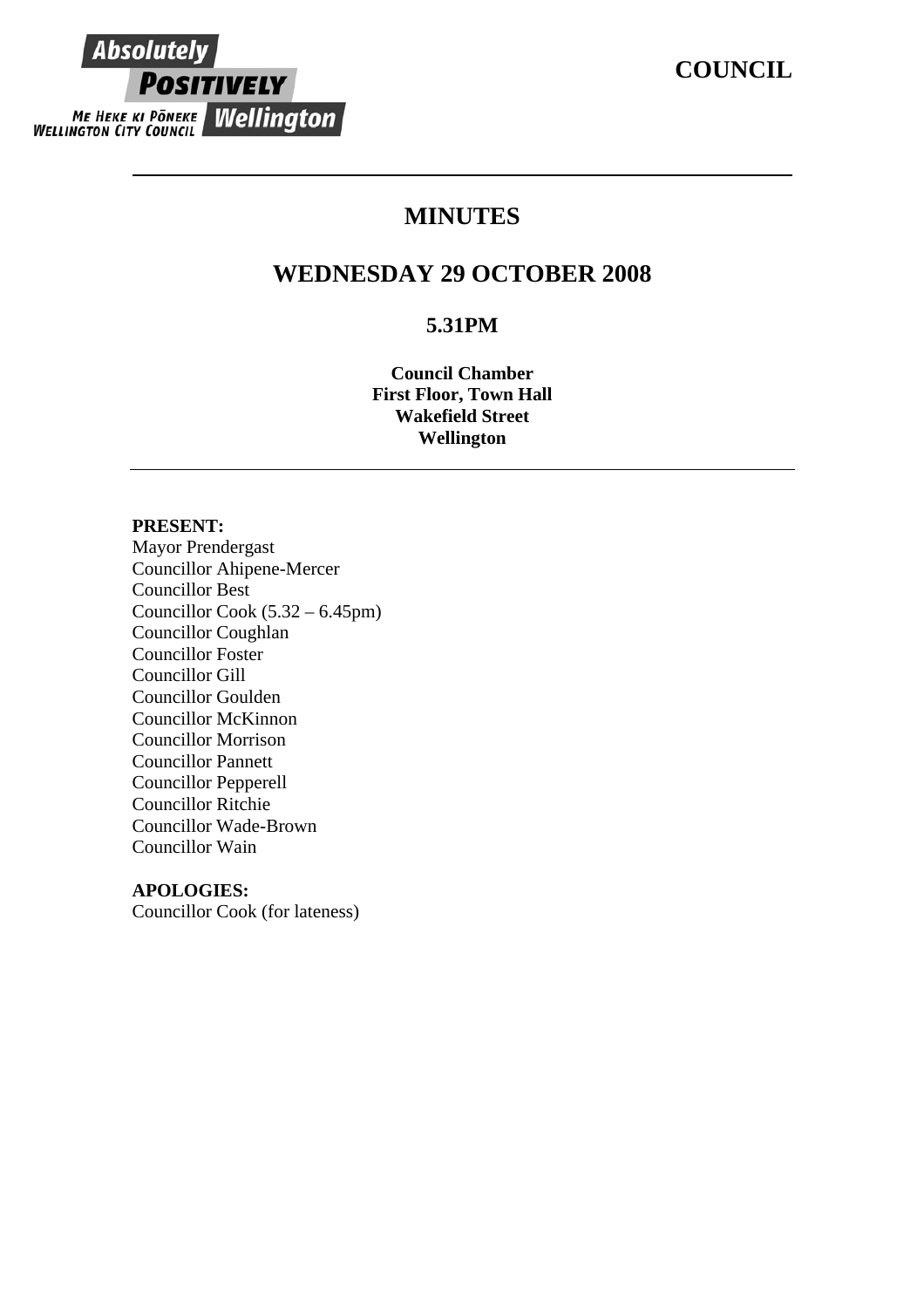#### 125/08C **APOLOGIES** (1215/11/IM)

**Moved Mayor Prendergast, seconded Councillor McKinnon, the motion that the meeting accept apologies for lateness from Councillor Cook.** 

**The motion was put and declared CARRIED on voices.**

#### **RESOLVED:**

*THAT Council:* 

*1. Accept apologies for lateness from Councillor Cook.* 

#### 126/08C **CONFIRMATION OF MINUTES** (1215/11/IM)

**Moved Mayor Prendergast, seconded Councillor Goulden, the motion that Council approve the minutes of the ordinary meetings held on Friday 27 June 2008, Friday 29 August 2008, and Wednesday 24 September 2008 and the extraordinary meeting held on Thursday 9 October 2008 having been circulated, be taken as read and confirmed as an accurate record of those meetings.** 

**The motion was put and declared CARRIED on voices.** 

#### **RESOLVED:**

*THAT Council:* 

*1. Approve the minutes of the ordinary meetings held on Friday 27 June 2008, Friday 29 August 2008, and Wednesday 24 September 2008 and the extraordinary meeting held on Thursday 9 October 2008 having been circulated, be taken as read and confirmed as an accurate record of those meetings.* 

#### 127/08C **PUBLIC PARTICIPATION** (1215/11/IM)

#### **NOTED:**

There was no public participation.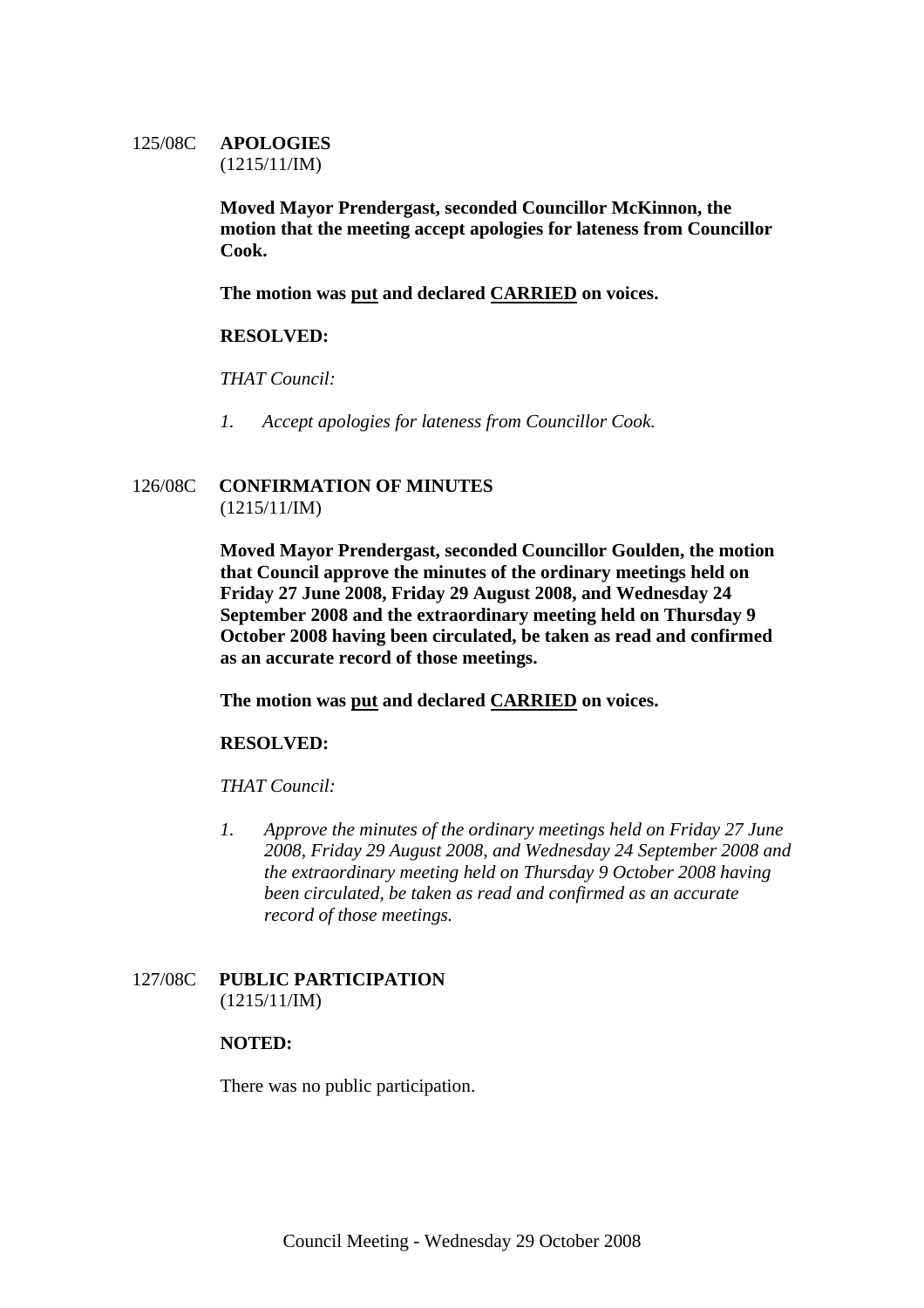#### 128/08C **ANNOUNCEMENTS BY THE MAYOR** (1215/11/IM)

#### **NOTED:**

There were no announcements from the Mayor.

#### 129/08C **PRESENTATION OF APW AWARDS**  (1215/11/IM)

#### **NOTED:**

Mayor Prendergast shared the following with the meeting for the APW Awards being presented to Jim Drummond, Ian McDonald, Rex Da Vanzo and Howard Tong.

"Good evening everyone. APW Awards are a way for the Council to honour members of our community who have made major contributions in various fields over a long period.

It is my pleasure this evening to present Absolutely Positively Wellingtonian Awards to four Wellingtonians who have done an enormous amount for the young people of our city.

Jim Drummond and Ian McDonald, Howard Tong and Rex Da Vanzo, have worked in very different areas, but all have made a huge difference and contribution.

Jim and Ian, through the Hataitai Amateur Swimming Club, have taught hundreds, if not thousands, of Wellington children the fundamental life skill of swimming.

This year is the centenary of the Hataitai Swimming club and for a whole **forty** of those years Jim and Ian have been the driving force behind the club's extensive Learn to Swim programme. Indeed, Ian has been the Club Captain since 1972.

Local historians will know that there is no heated pool in Hataitai. But there is a beach, and that is where the club taught its programmes for at least the first 60 years. When Ian and Jim got involved in the 1960s the Freyberg pool had just been built and understandably they shifted their venue.

Jim and Ian have worked well as a team, with complementary skills. Jim has perhaps more of a philosophical bent, reflecting on our watery origins in the mystery of life, while Ian has enjoyed putting his education expertise into practice.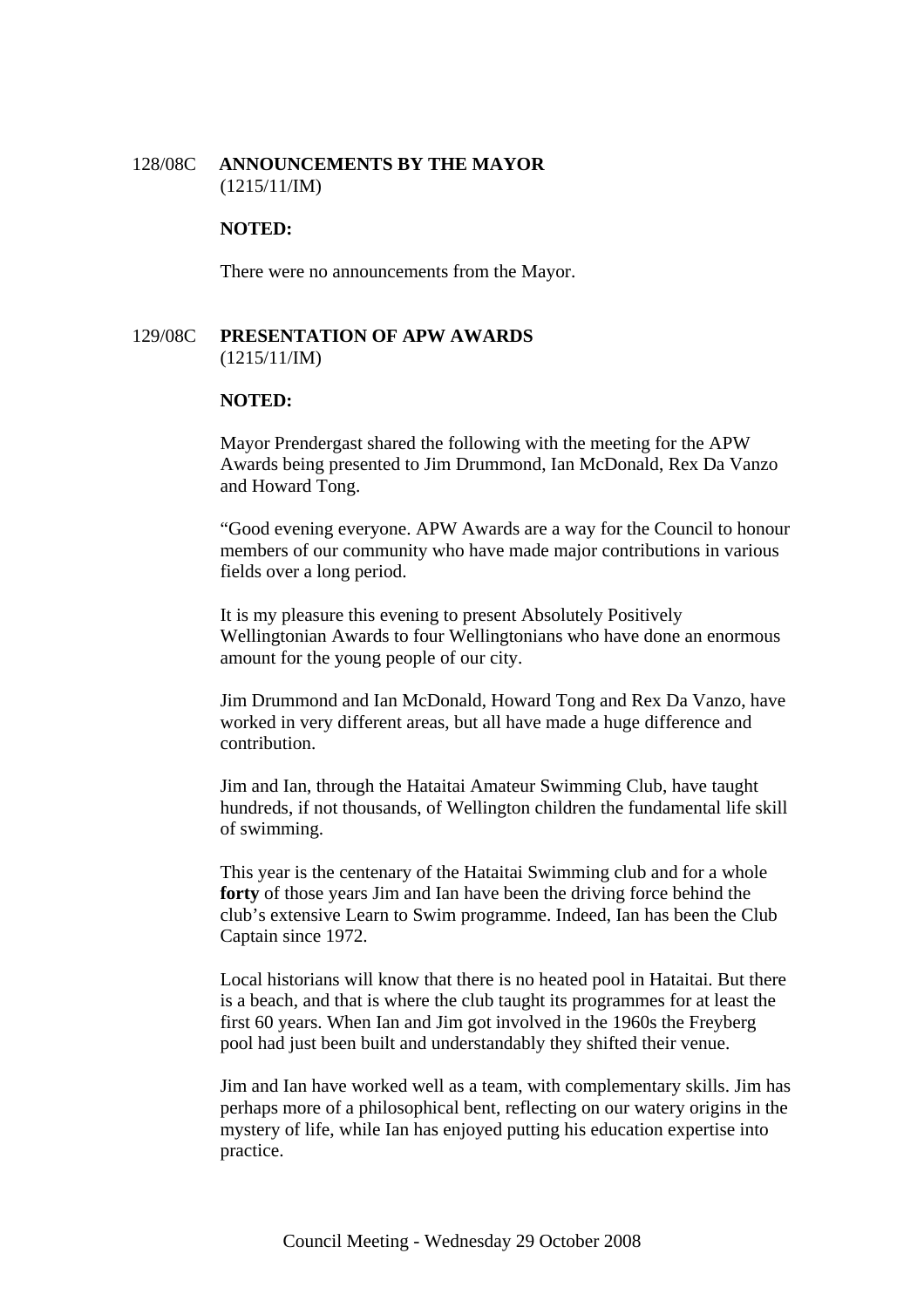Even now Jim still competes in the Masters Grade of competitive swimming and you can see from the look of him that he's a winner.

Ian's career in education included teaching physical education teachers how to teach, and extended to helping rugby coaches and referees too, with many trips on behalf of the New Zealand Rugby Union to the Pacific and South America.

The Learn to Swim programme Jim and Ian continue to help run gives young people many benefits. Swimming is a much-needed survival skill that breeds confidence, while teaching respect for water and the elements.

It also lays the basis for future development into many areas of water-based recreation or sport, from diving to water polo, under water hockey, triathlons or just plain mucking about in boats. It is a vital skill for anyone living as close to the sea as we do.

Jim and Ian continue their hands-on coaching work regardless. Ian now lives up the Kapiti Coast but still drives in for the Friday night club sessions. I think it keeps them young! They get a lot of satisfaction from seeing the quick progress that can be made if a difficult skill like swimming is taught well, and they certainly know how to teach.

(Councillor Cook joined the meeting at 5.32pm.) (Councillor Ritchie joined the meeting at 5.36pm.)

Now to Rex and Howard. These characters met in 1991 on a musical theatre production of Annie at the Porirua Little Theatre. They enjoyed working together and came up with the idea of bringing part of the show into town to perform at the local Italian club Rex is linked with – Club Garibaldi.

It was a roaring success and quickly established the Club Garibaldi Variety Concerts. These then became the Benefit Series cabaret evenings as the idea took shape of using the concerts to raise funds so local young singers could continue their studies overseas after graduating from music school.

There have now been some 30 of these Benefits: two each year and held over two nights each.

They have become a highly-prized part of Wellington's musical and theatre scene, but you never see them advertised, because the shows are always sold out well in advance.

Such marketplace promotional perfection didn't just happen. One of Rex's skills in particular is the art of selling, and he has become justly famous for it. He also works incredibly hard, personally informing his extensive client list, kept in a reliable old brown ledger book.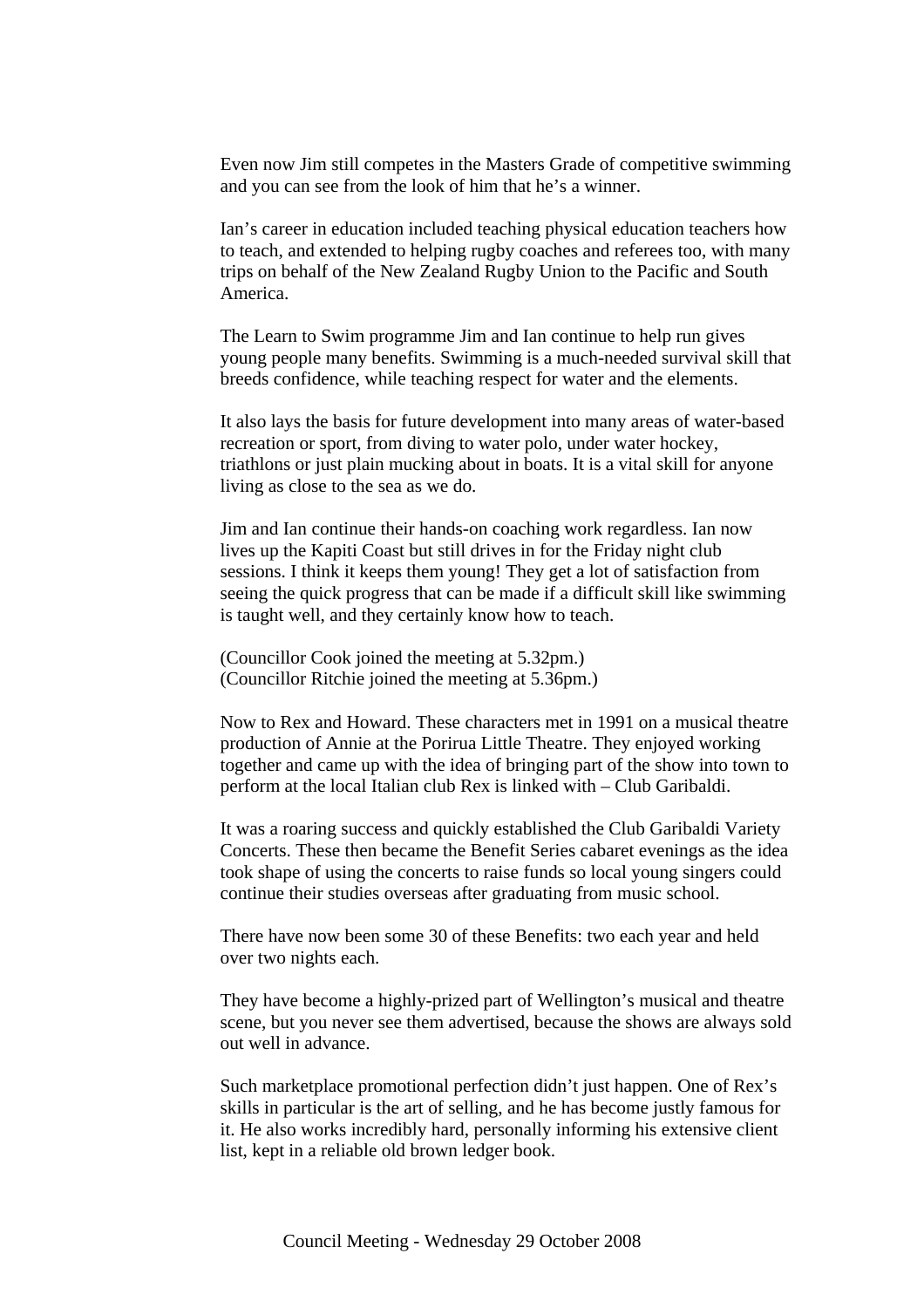There is a huge amount of work to do for each concert; about four months of planning and preparation and Rex and Howard now lead a well-honed team. The potential beneficiary artists need to be identified, a programme agreed, supporting artists and accompanists lined up. Literally hundreds of phone calls are made.

On the night a custom-made portable stage gets hauled up from the club basement and special backdrop curtains are hung and it's show time.

The careers of many talented artists have received a notable boost from this concert series. At the time they were just up-and-coming young things, but now names such as Anna Leese, Ali Harper, Jaimee Marshall, Brett McKenzie and Jemaine Clement (yes, from the Flight of the Conchords) ring more than bells.

What both Rex and Howard, and Ian and Jim, have done in their respective fields of interest gives a great example to others. But it is also typical of a lot that happens in Wellington, where a creative spirit, and a sense of enjoyment and fun, goes hand-in-hand with hard work to make good things happen.

On behalf of the Council and the city, I would like to thank you all for your individual efforts and to congratulate you on your achievements. You truly are Absolutely Positively Wellingtonians and I wish, you well for the continuing success of these wonderful ventures. Thank you."

## 130/08C **PETITIONS**

(1215/11/IM)

#### **NOTED:**

There were no petitions

#### 131/08C **CONFLICT OF INTEREST DECLARATIONS** (1215/11/IM)

#### **NOTED:**

1. Councillor Foster declared a conflict of interest in relation to Report 1 "Decision on District Plan Change 61 - Rezoning of land off Huntleigh Park Way, Heke Street & Thatcher Crescent (Ngaio) from Rural Area to Residential (outer) Area". He advised that he would not take part in debate or vote on the report.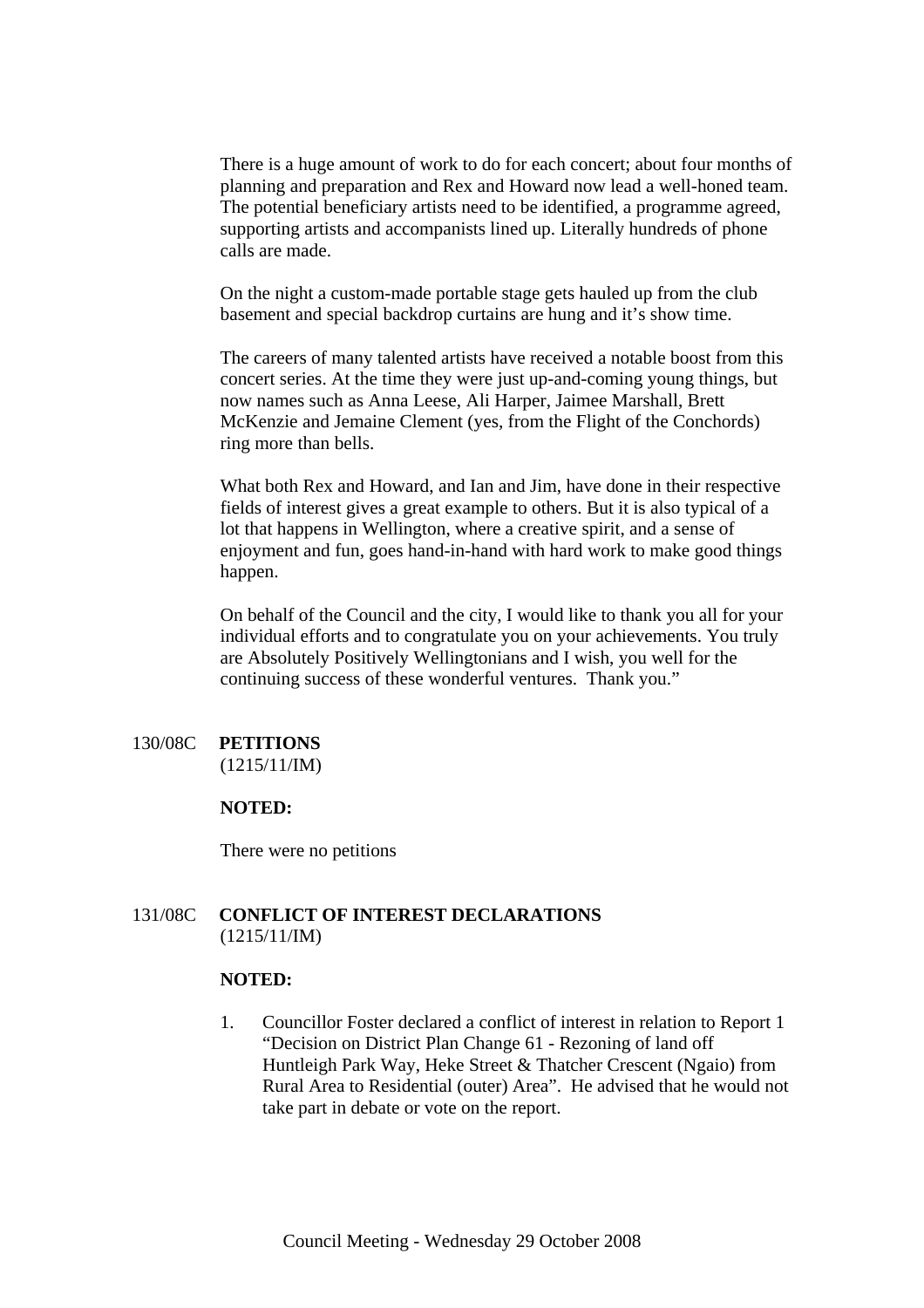2. Councillor Ritchie declared that she had a conflict of interest in relation to Report 6 "Strategy and Policy Committee - Meeting of Thursday 9 October 2008 clause 2 Item 276/08P Strengthening and Restoring the Golden Mile – Bus Priority as a Catalyst for change". She advised that she would not take part in debate or voting on the matter.

## **General Business**

(Councillor Foster withdrew from the table.)

## 132/08C **DECISION ON DISTRICT PLAN CHANGE 61 - REZONING OF LAND OFF HUNTLEIGH PARK WAY, HEKE STREET & THATCHER CRESCENT (NGAIO) FROM RURAL AREA TO RESIDENTIAL (OUTER) AREA**

Report of Stuart Kinnear – Hearings Commissioner for District Plan Change 61. (1215/11/IM) (REPORT 1)

## **Moved Councillor Wain, seconded Councillor Gill the substantive motion.**

## **The substantive motion was put.**

| Voting for:     | Councillors Mayor Prendergast, Ahipene-Mercer, Best,<br>Cook, Coughlan, Gill, Goulden, McKinnon, Pannett,<br>Pepperell, Ritchie, Wade-Brown and Wain. |
|-----------------|-------------------------------------------------------------------------------------------------------------------------------------------------------|
| Voting against: | Councillor Morrison.                                                                                                                                  |

## **The substantive motion was declared CARRIED.**

## **RESOLVED:**

Majority Vote: 13:1

*THAT Council*:

- *1. Receives the information.*
- *2. Approves the recommendations of the District Plan Hearing Commissioner in respect of District Plan Change 61 – Rezoning of land off Huntleigh Park Way, Heke Street & Thatcher Crescent (Ngaio) from Rural Area to Residential (Outer) Area*, *as detailed in the Hearing Commissioner's Report and the annotated version of the Plan Change document (attached as Appendix 1 of the Commissioners report).*

(Councillor Foster returned to the meeting.)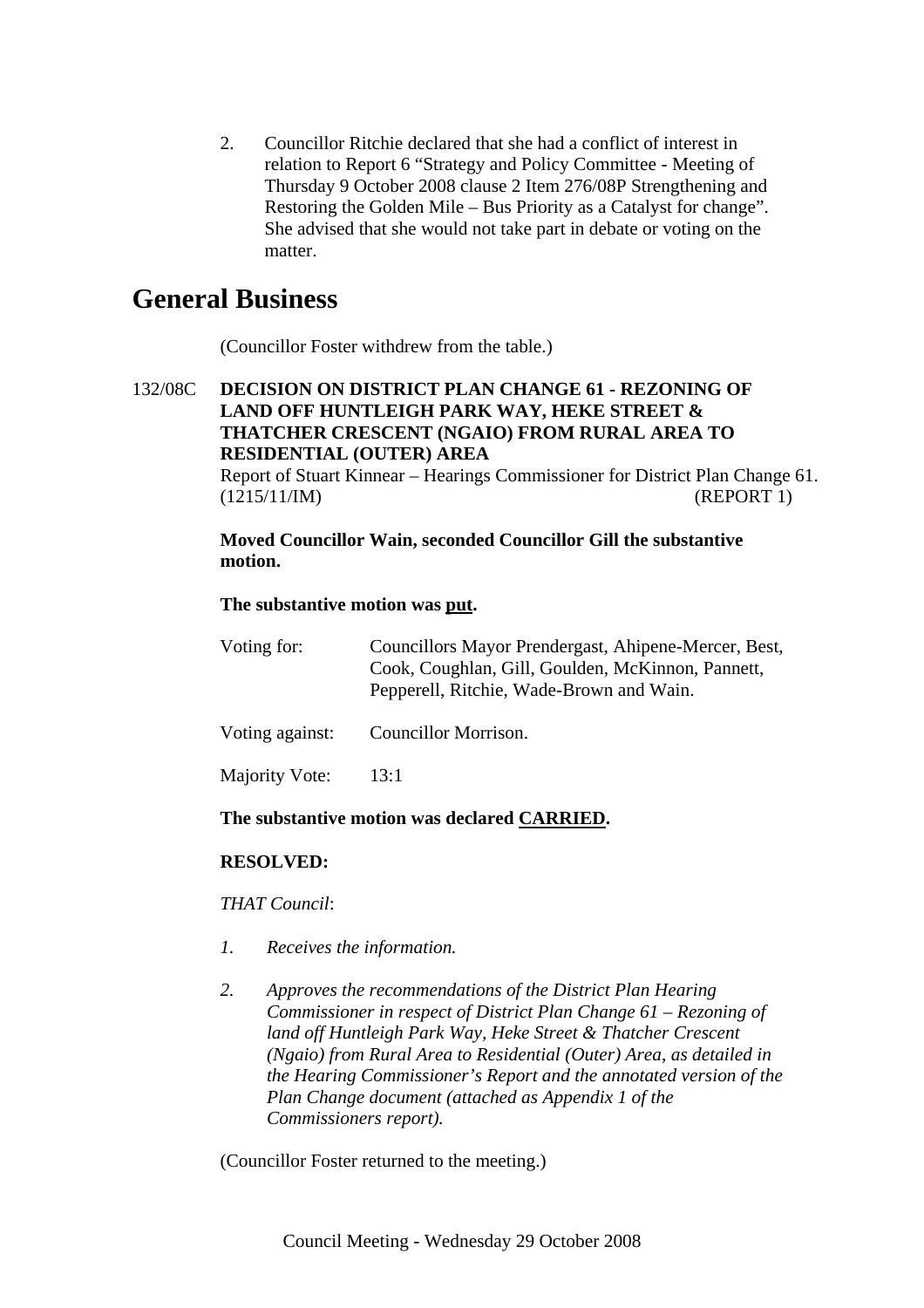## 133/08C **COUNCIL DECISION ON PROPOSED DISTRICT PLAN CHANGE 64 – AMENDMENTS TO KIWI POINT QUARRY PROVISIONS** Report of Jason Jones – Planning Technician, City Planning. (1215/11/IM) (REPORT 2)

### **Moved Councillor Foster, seconded Councillor Wade-Brown the substantive motion.**

#### **The substantive motion was put.**

| Voting for: | Councillors Mayor Prendergast, Ahipene-Mercer, Best,  |
|-------------|-------------------------------------------------------|
|             | Cook, Coughlan, Foster, Gill, Goulden, McKinnon,      |
|             | Morrison, Pannett, Pepperell, Ritchie, Wade-Brown and |
|             | Wain.                                                 |
|             |                                                       |

Voting against: Nil.

Majority Vote: 15:0

#### **The substantive motion was declared CARRIED.**

#### **RESOLVED:**

#### *THAT Council:*

- *1. Receives the information.*
- *2. Approves District Plan Change 64 with the following additions, amendments and deletions resulting from the consideration of submissions:* 
	- *2.1 That new Rules 7.1.3.2 and 7.1.3.2.1 be inserted after existing Rule 7.1.3.1 as follows: "7.1.3.2 Dust* 
		- *7.1.3.2.1 Dust control measures shall be undertaken to avoid creating a dust nuisance beyond the Quarry Boundary."*
	- *2.2 That the words "Other minor blasting and small shots fired for training purposes may be carried out at any time between 9am and 4pm Monday to Friday inclusive" be deleted from existing Rule 7.1.2.2.*
	- *2.3 That existing Rule 7.1.3.2.3 be amended to read:*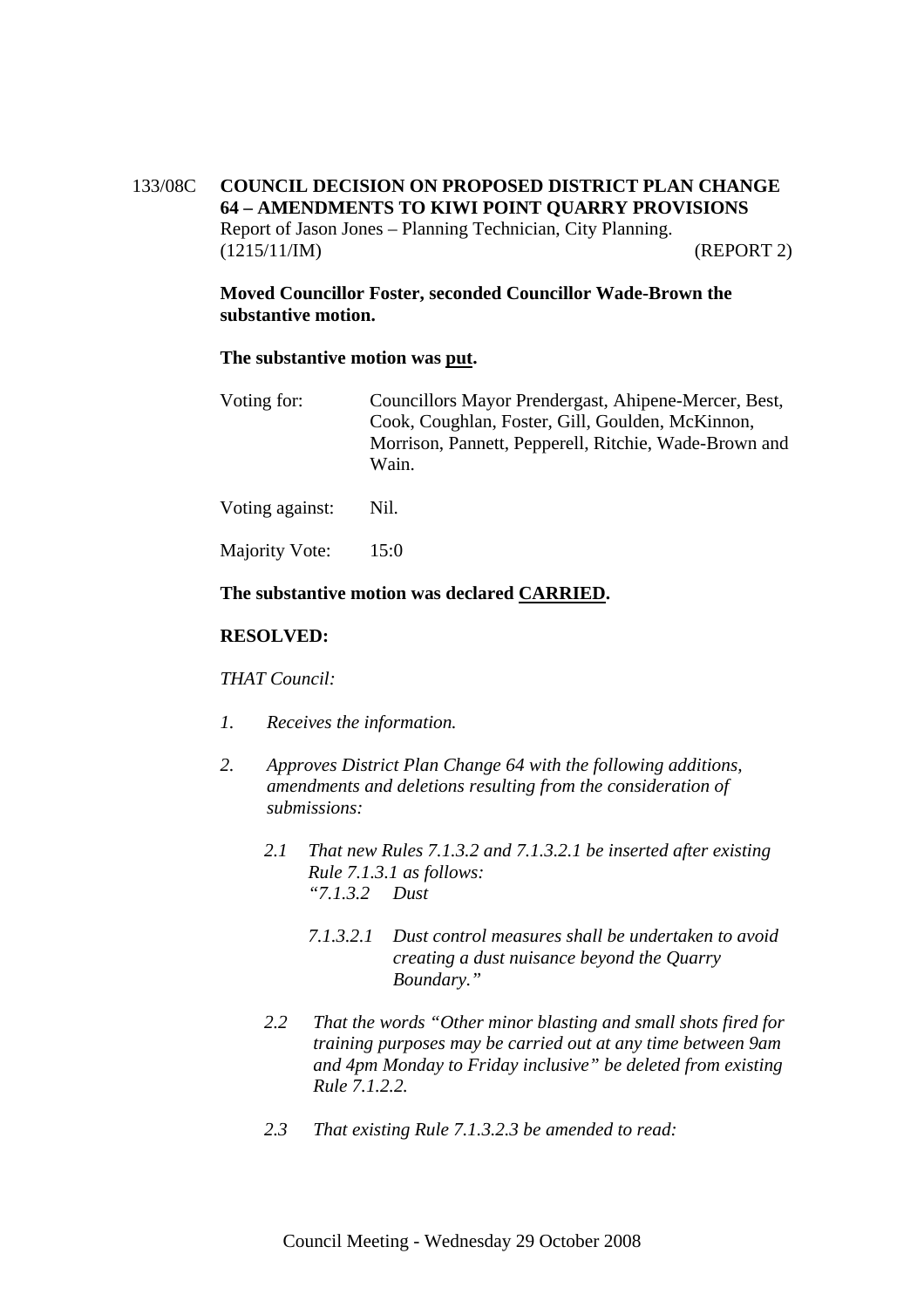*"In all cases, residents of Tarawera Road, Plumer Street, 113, 130, 170 and 175 Fraser Avenue, and 146 Burma Road must be notified by mail no less than one week in advance of blasting.* 

*Blasting must be immediately preceded by a siren or hooter with a sound which distinguishes it from normal Police, Ambulance or Fire Service sirens."* 

*2.4 That existing Rule 7.1.3.2.4 be amended to read:* 

*"The finished slope of quarry faces shall not exceed 55 degrees from the horizontal."* 

*2.5 That existing Rule 7.1.3.2.5 be amended to read:* 

*"The maximum height of finished batters shall not exceed 15 metres."* 

- *2.6 That existing Rule 7.1.3.6.2 be deleted*
- *3. Accepts or rejects all submissions to the extent that they accord with the above recommendations and the Plan Change document attached as Appendix 1 to the officer's report.*

## 134/08C **SUBMISSION TO THE NATIONAL POLICY STATEMENT ON RENEWABLE ENERGY**

Report of Zach Rissell – Project Manager, Climate Change. (1215/11/IM) (REPORT 3)

#### **Moved Councillor Ahipene-Mercer, seconded Councillor Wade-Brown the substantive motion.**

During discussion on the submission, the meeting agreed that the submission would be strengthened regarding wind and marine energy and clarification sought over hydro energy.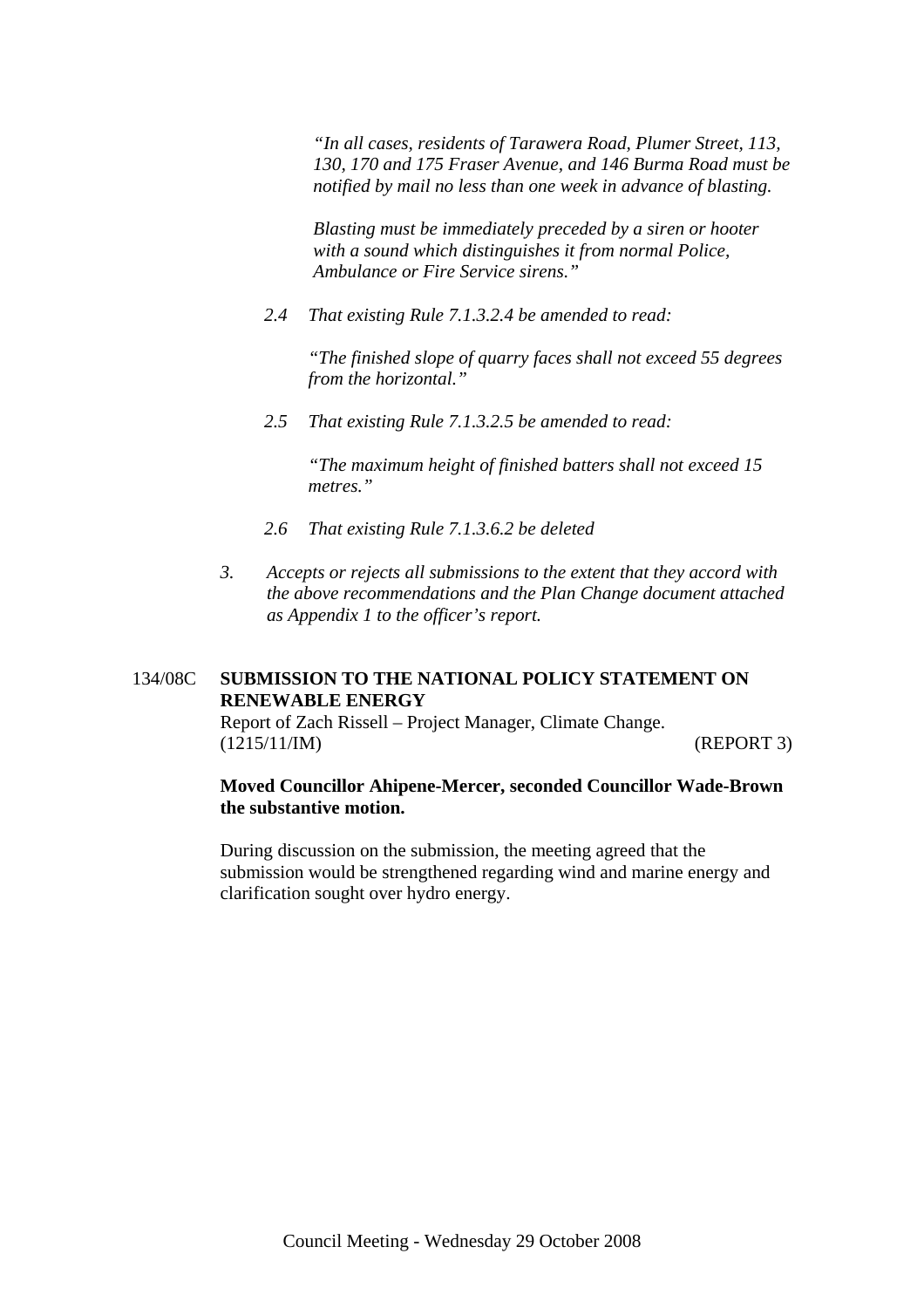## **The substantive motion was put.**

| Voting for:     | Councillors Mayor Prendergast, Ahipene-Mercer, Best,<br>Cook, Coughlan, Foster, Gill, Goulden, McKinnon,<br>Morrison, Pannett, Pepperell, Ritchie, Wade-Brown and<br>Wain. |
|-----------------|----------------------------------------------------------------------------------------------------------------------------------------------------------------------------|
| Voting against: | Nil.                                                                                                                                                                       |

Majority Vote: 15:0

#### **The substantive motion was declared CARRIED.**

#### **RESOLVED:**

*THAT Council:* 

- *1. Receive the information.*
- *2. Agree to the draft Submission to the National Policy Statement on Renewable Electricity Generation, attached as Appendix 1 to the officers report.*
- *3. Note that Council officers have been liaising with Local Government New Zealand Energy Working Group and other local government partners on the submission to the Proposed National Policy Statement on Renewable Electricity Generation.*
- *4. Agree that the Chief Executive, Environment Portfolio Spokesperson and Climate Change Spokesperson have delegation to make minor wording changes as suggested by the Council.*
- *5. Note that under the proposed National Policy Statement the Council will have to notify plan changes to enable activities associated with:* 
	- *a. the identification and assessment by generators of potential sites and energy sources for renewable electricity generation*
	- *b. research-scale investigation into emerging renewable electricity generation technologies and methods*
	- *c. the development and operation of small and community-scale distributed renewable electricity generation.*

# **Reports from Subcommittee and Committee - Part A – Subcommittee and Committee decisions for Council to approve.**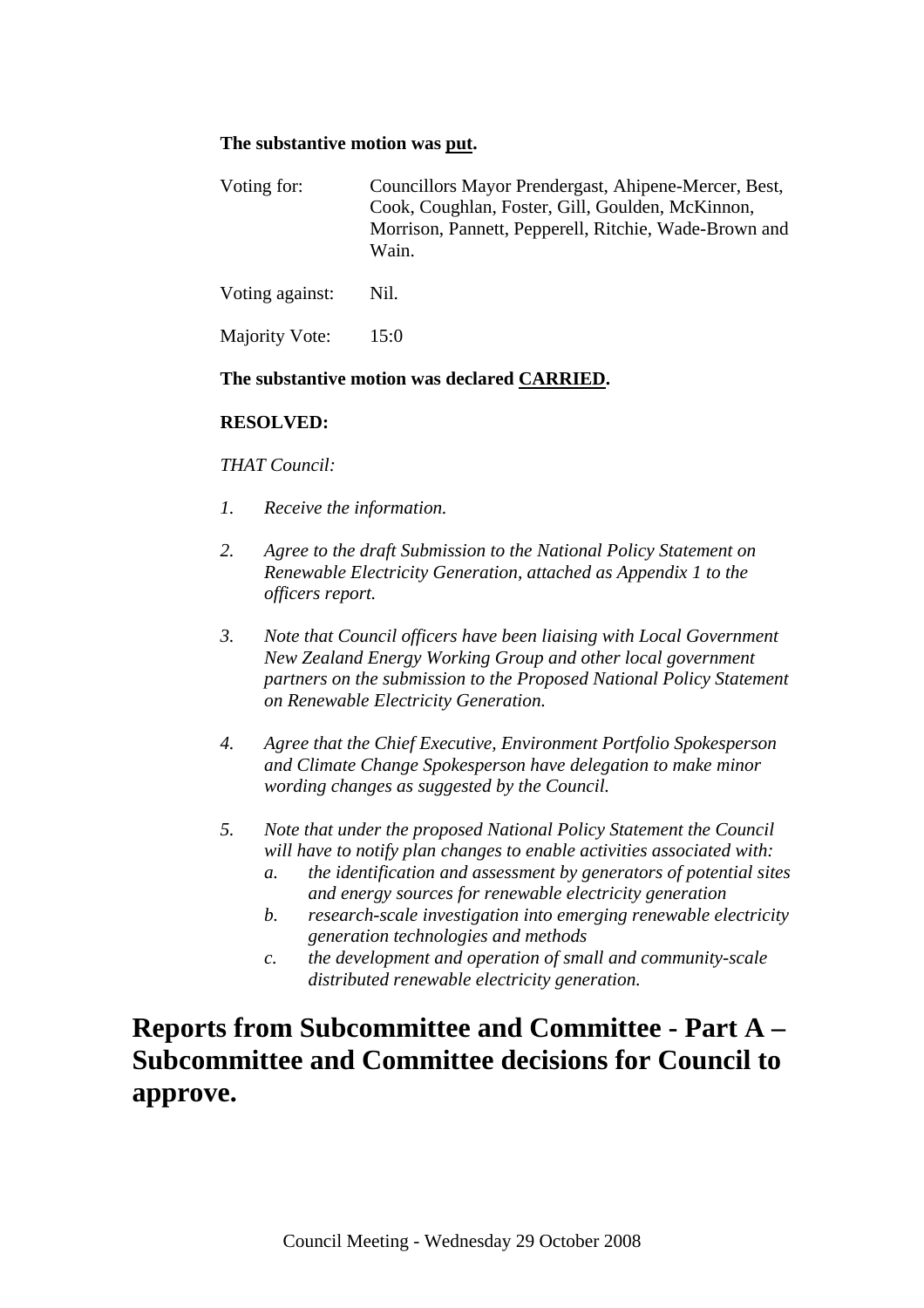135/08C **INFILL HOUSING HEARINGS SUBCOMMITTEE Meeting of Tuesday 21 October 2008**  (1215/11/IM) (REPORT 4)

1. **ITEM 005/08CI ORAL HEARINGS – INFILL HOUSING** (1215/11/IM) (REPORT 1)

#### **Moved Councillor Foster, seconded Mayor Prendergast the substantive motion.**

#### **The substantive motion was put.**

Voting for: Councillors Mayor Prendergast, Ahipene-Mercer, Best, Cook, Coughlan, Foster, Gill, Goulden, McKinnon, Morrison, Pannett, Pepperell, Ritchie, Wade-Brown and Wain.

Voting against: Nil.

Majority Vote: 15:0

#### **The substantive motion was declared CARRIED.**

#### **RESOLVED:**

#### *THAT Council:*

*1. Note the summary of the submissions as heard by the Subcommittee.* 

## 136/08C **STRATEGY AND POLICY COMMITTEE Meeting of Thursday 11 September 2008**  (1215/11/IM) (REPORT 5)

1. **ITEM 258/08P A TARGETED APPROACH TO INFILL HOUSING IN WELLINGTON CITY – REPORT BACK ON CONSULTATION AND WAY FORWARD**  (1215/52/IM) (REPORT 6)

> **Moved Councillor Foster, seconded Councillor Best the substantive motion.**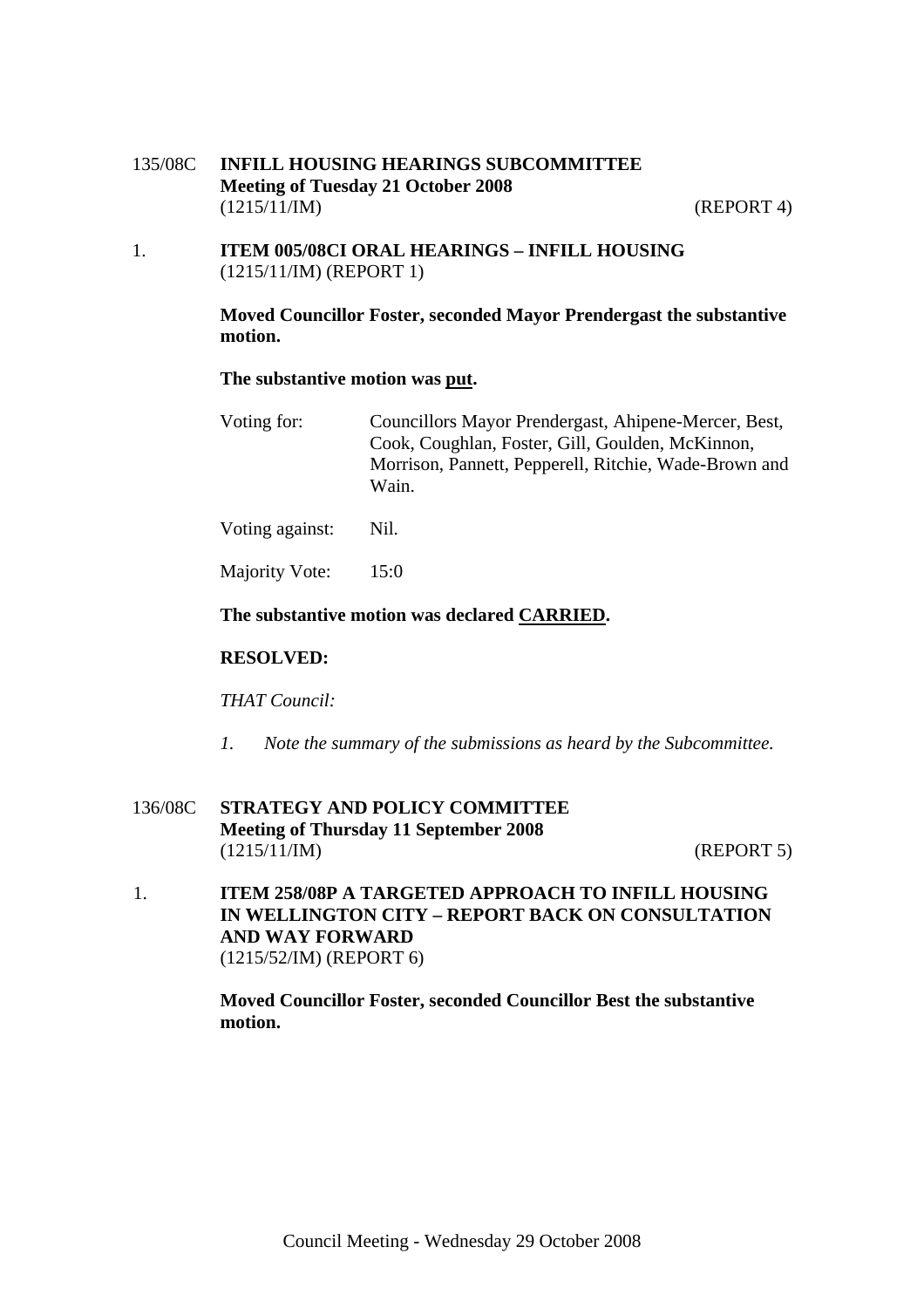#### **The substantive motion was put.**

| Voting for:     | Councillors Mayor Prendergast, Ahipene-Mercer, Best,<br>Cook, Coughlan, Foster, Gill, Goulden, McKinnon,<br>Morrison, Pannett, Pepperell, Ritchie, Wade-Brown and<br>Wain. |
|-----------------|----------------------------------------------------------------------------------------------------------------------------------------------------------------------------|
| Voting against: | Nil.                                                                                                                                                                       |

Majority Vote: 15:0

#### **The substantive motion was declared CARRIED.**

#### **RESOLVED:**

#### *THAT Council:*

- *1. Note that achieving quality outcomes will require significant organisational capacity and therefore focus at this stage on only a few areas as Areas of Change, and*
- *2. Agree at this stage detailed work focus only on the Growth Spine (Johnsonville, Adelaide Road, Kilbirnie) and that these areas be confirmed as Areas of Change.*
- *3. Agree that additional policy guidance would be provided in the District Plan to better manage multi-unit development in other areas.*
- *4. Takes an active leadership role in planning and delivering Areas of Change, including visioning and place-based planning, development facilitation and demonstration schemes.*
- *5. Note that any proposed funding implications will be considered as part of the Long Term Council Community Plan prioritisation process.*
- *6. Agree that officers will report back to the Strategy and Policy Committee not later than October 2009 on progress on the implementation of work on these Areas of Change and consider advancing additional proposed areas of Change which are Tawa, Newlands, Crofton Downs, Karori, Luxford Street (Berhampore) and Miramar.*
- *7. Agree that Lyall Bay and Riddiford Street be excluded as Areas of Change.*
- *8. Note that a final proposal comprising a draft plan change and implementation program will be reported back to the Strategy and*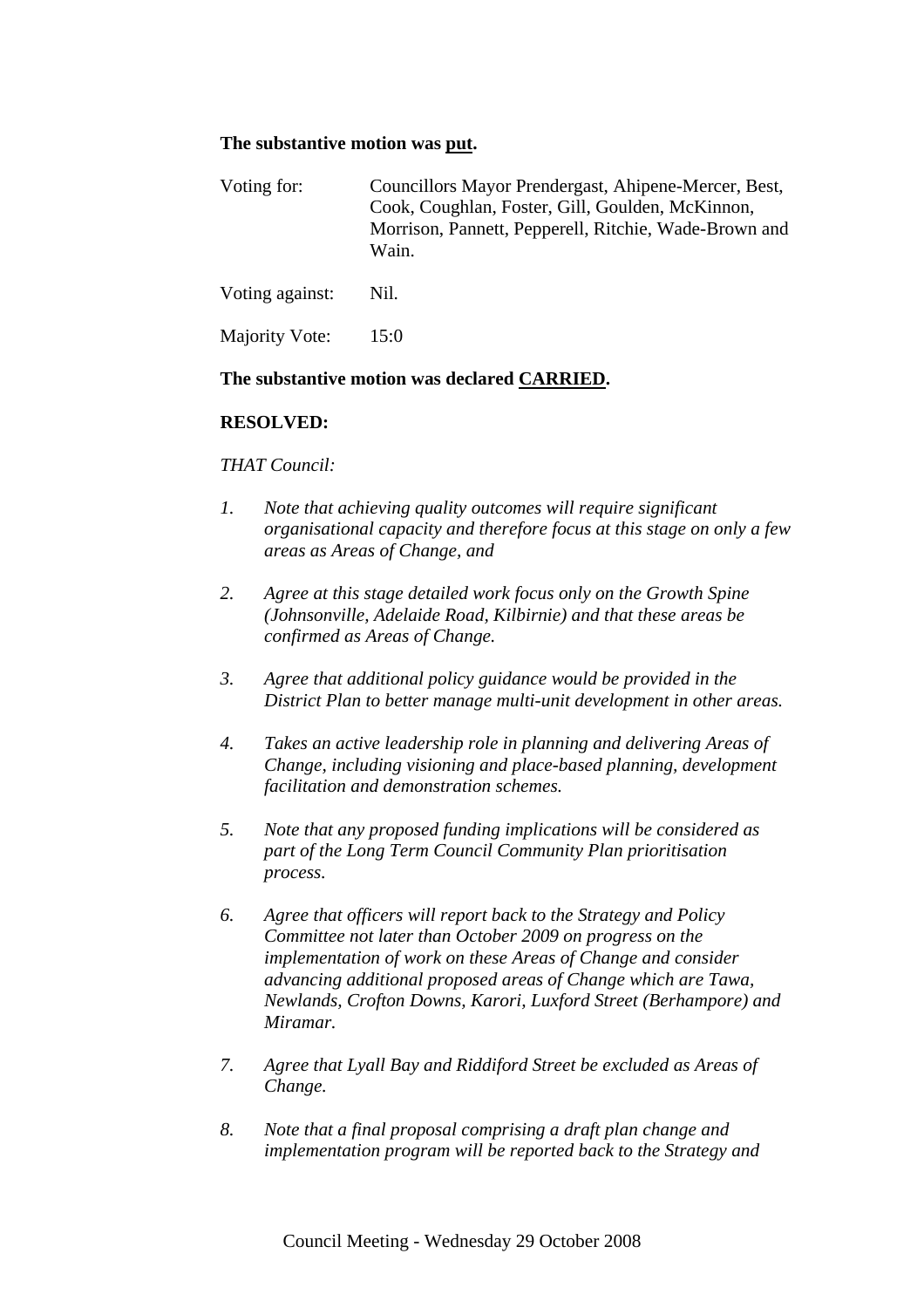*Policy Committee in November for further consideration. The draft plan change will form part of the comprehensive review of the Residential and Suburban Centres zones of the District Plan.* 

# **Reports from Committee - Part B – Committee decisions for Council to note.**

(Councillor Ritchie withdrew from the table.)

#### 137/08C **RECEIPT OF INFORMATION FOR NOTING FROM COMMITTEES**  (1215/11/IM)

**Moved Mayor Prendergast, seconded Councillor Cook, the motion that Council receive the information for noting from the Strategy and Policy Committee meetings of Thursday 9 October 2008 and the Regulatory Processes Committee meeting Wednesday 8 October 2008.** 

#### **The motion was put.**

| Voting for:     | Councillors Mayor Prendergast, Ahipene-Mercer, Best,<br>Cook, Coughlan, Foster, Gill, Goulden, McKinnon,<br>Morrison, Pannett, Pepperell, Wade-Brown and Wain. |  |
|-----------------|----------------------------------------------------------------------------------------------------------------------------------------------------------------|--|
| Voting against: | Nil.                                                                                                                                                           |  |
| Majority Vote:  | 14:0                                                                                                                                                           |  |

#### **The motion was declared CARRIED.**

#### **RESOLVED:**

*THAT Council:* 

*1. Receive the information for noting from the Strategy and Policy Committee meetings of Thursday 9 October 2008 and the Regulatory Processes Committee meeting Wednesday 8 October 2008.* 

*STRATEGY AND POLICY COMMITTEE Meeting of Thursday 9 October 2008 (1215/11/IM) (REPORT 6)* 

*1. ITEM 275/08P SUPPLEMENTARY REPORT ON DRAFT NGAURANGA TO AIRPORT CORRIDOR PLAN (1215/52/IM) (REPORT 1)*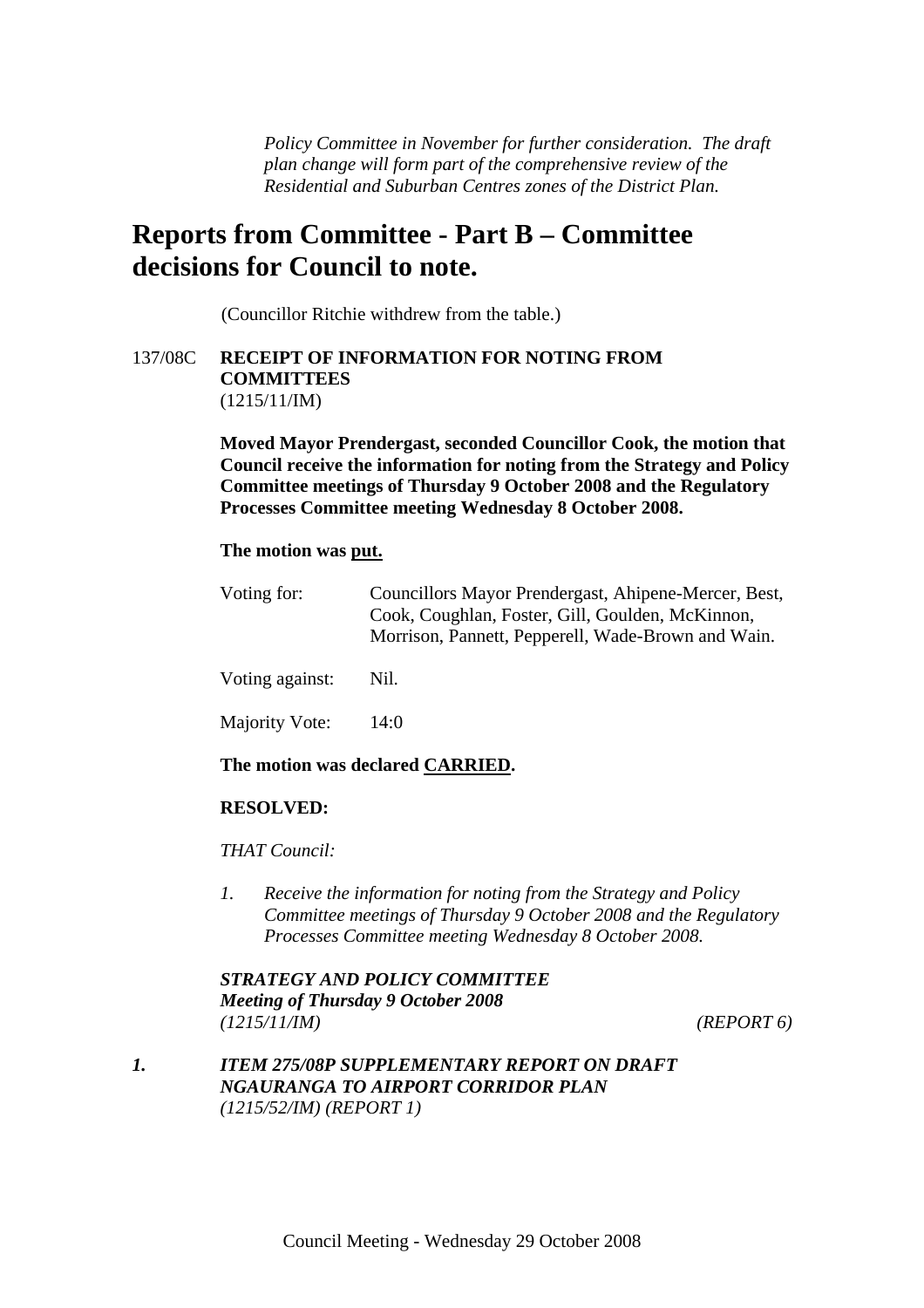*THAT the Strategy and Policy Committee:* 

- *1. Receives the information.*
- *2. Notes the attached summary of additional submissions and the minutes of the Greater Wellington Regional Council Hearings Subcommittee.*
- *3. Agrees to support the attached final draft Ngauranga to Airport Corridor Plan as amended by the Hearings Subcommittee following consideration of the additional internet submissions.*
- *4. Notes that this report and the attached Corridor Plan supersede the previous Corridor Plan and associated officer report previously circulated to the Strategy and Policy Committee with the agenda for the meeting held on Thursday 11 September 2008.*
- *5. Delegate to the Mayor and the Chief Executive Officer the ability to recommend minor wording changes to reflect the discussion in particular to clarify the priorities and timing of bus passenger transport improvements and to the wording around the walking and cycling policy.*

## *2. ITEM 276/08P STRENGTHENING AND RESTORING THE GOLDEN MILE – BUS PRIORITY AS A CATALYST FOR CHANGE (1215/52/IM) (REPORT 2)*

*THAT the Strategy and Policy Committee:* 

- *1. Receives the information.*
- *2. Approves a high level, holistic approach which recognises that bus priority requires a range of measures including efficient ticketing, integrated route planning and design, traffic management and bus operation and a partnership approach with other agencies to delivering these solutions.*
- *3. Notes that the bus priority projects identified are required as part of Wellington City Council's commitment to the draft Ngauranga to Airport Corridor Plan.*
- *4. Agrees the report's proposals for sequencing bus priority measures over 2008/09 and supports those for 2009 / 2010 onwards as set out in Annexure 2, noting that the later years are subject to final determination under the 2009/2019 LTCCP process.*
- *5. Agrees to consult on options for re-routing buses through the Taranaki to Willis / Mercer precinct, including reintroduction of*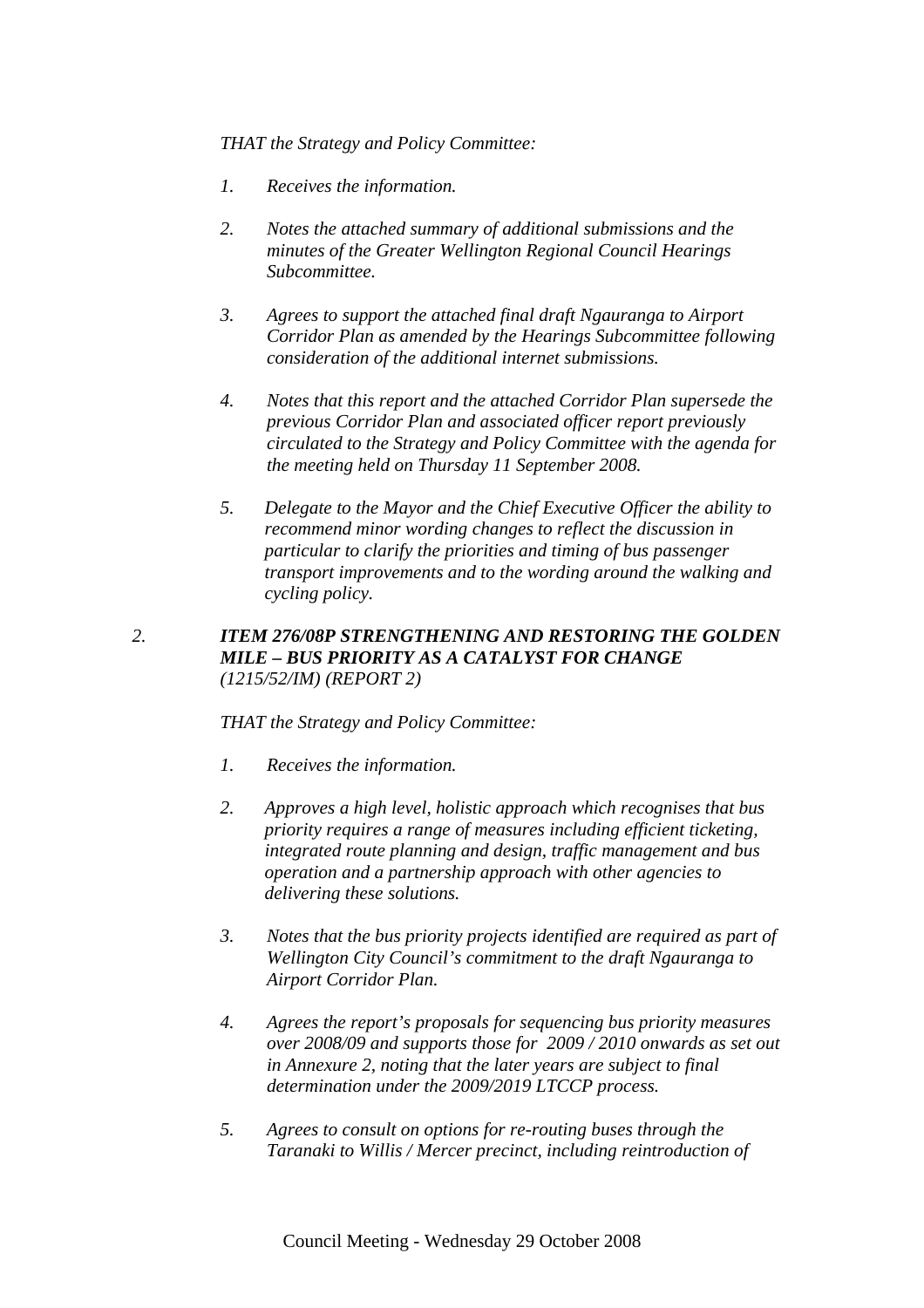*public transport via Manners Mall, and for formal public consultation to be initiated in November 2008, the results of which are to be reported back to the Committee by March 2009.* 

- *6. Notes that that an additional \$1.0 million in revenues are generated over four years from the preferred Taranaki to Willis / Mercer rerouting option, and that the estimated total capital budget requirements for the bus priority and public space works are for an additional \$662,000 over the current indicative budget provision in the LTCCP for the five years 2008 to 2013.*
- *7. Agrees that further measures affecting parking and general traffic movement through the Golden Mile to enhance Bus Priority are based on identified public transport 'thresholds'. These thresholds are to be the subject of a separate report to the Committee in 2009 linked to Greater Wellington Regional Council's Wellington Bus Review and further network planning.*
- *8. Notes commitments by Greater Wellington Regional Council to a Wellington Bus Review and future network planning including bus stop locations and other network design elements and bus operations through the Golden Mile.*
- *9. Notes Greater Wellington Regional Council's commitment to investment in and improvement of the quality of bus services, investment in a real time passenger transport information system, and to introduce integrated ticketing and improve the provision of information throughout the Golden Mile.*
- *10. Notes the commitments of bus operators to upgrading the bus fleet with lower emission, quieter buses, and current investments in electronic ticketing.*
- *3. ITEM 277/08P SUBMISSION ON DRAFT PORIRUA DEVELOPMENT FRAMEWORK (1215/52/IM) (REPORT 3)*

*THAT the Strategy and Policy Committee:* 

- *1. Receive the information.*
- *2. Agree that the attached submission on the Draft Porirua Development Framework (Appendix 1 of the officer's report as amended) be forwarded to the Porirua City Council for their consideration.*
- *3. Authorise the Urban Development and Transport Portfolio Leader to make any minor editorial changes to the submission before it is finalised.*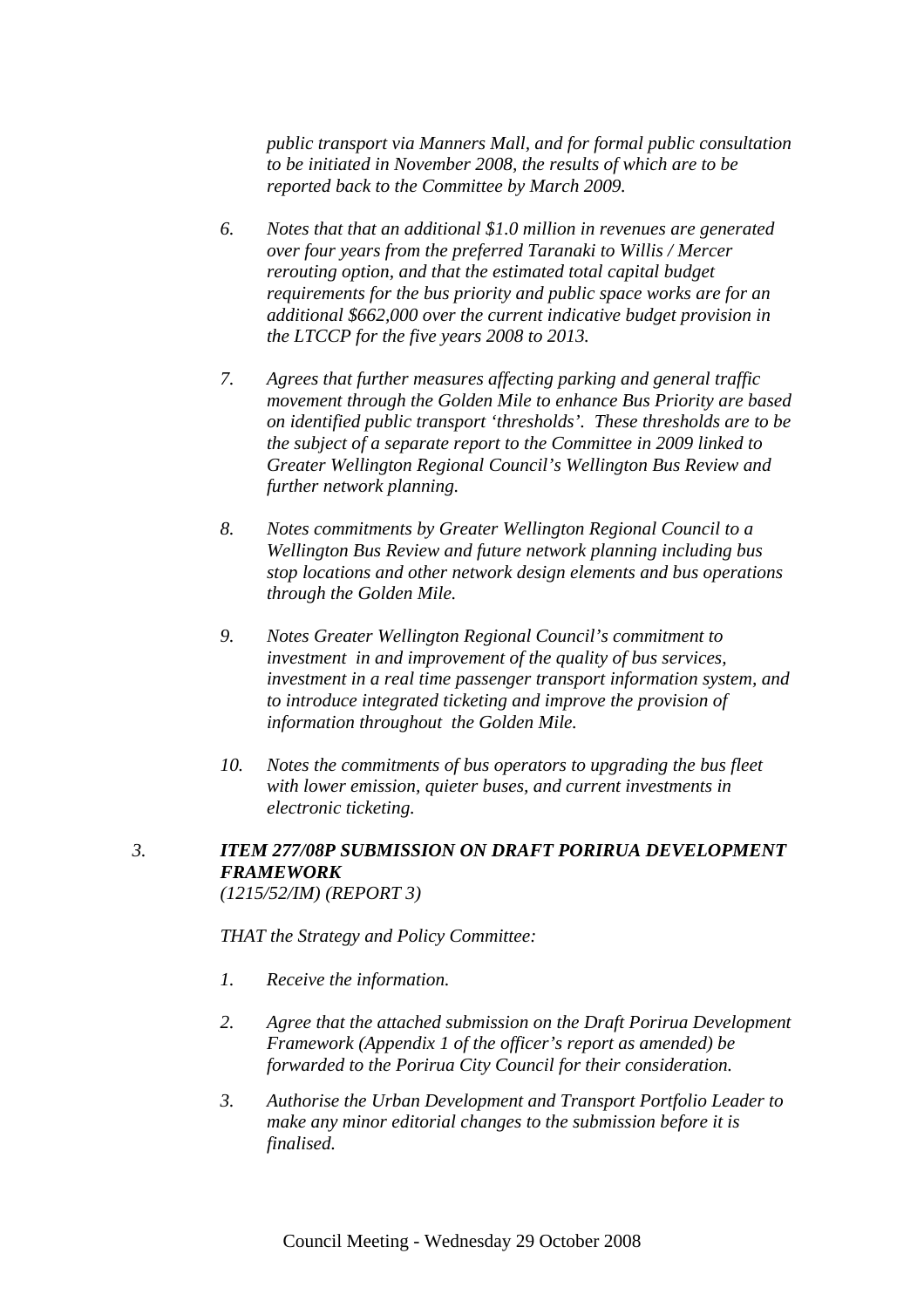## *4. ITEM 278/08P APPROVAL TO NAME ROAD FROM MOTORWAY TO MARK AVENUE (1215/52/IM) (REPORT 4)*

*THAT the Strategy and Policy Committee:* 

- *1. Receive the information.*
- *2. Agree to give approval for the name Grenada Drive to be allocated to the road from the motorway to Mark Avenue as shown on Plan F 3031 (Appendix A of the officers report).*

#### *5. ITEM 279/08P APPROVAL OF NAME FOR A NEW ROAD - ROMAINE ROAD (1215/52/IM) (REPORT 5)*

*THAT the Strategy and Policy Committee:* 

- *1. Receive the information.*
- *2. Agree to give approval for the name Romaine Road to be allocated to the new road built as a result of residential development off Mauldeth Terrace in Churton Park, as shown on Plan F 3033 (Appendix A of the officers report).*

## *6. ITEM 280/08P REPORT BACK ON MAYOR'S TRIP TO CHINA (1215/52/IM) (REPORT 6)*

*THAT the Strategy and Policy Committee:* 

- *1. Receive the information.*
- *7. ITEM 281/08P STRATEGY AND POLICY COMMITTEE FORWARD PROGRAMME (1215/52/IM) (REPORT 7)*

*THAT the Strategy and Policy Committee:* 

- *1. Receive the information.*
- *2. Agree to the Forward Programme for the Strategy and Policy Committee, attached as Appendix 1 to the officer's report.*

*REGULATORY PROCESSES COMMITTEE Meeting of Wednesday 8 October 2008 (1215/11/IM) (REPORT 7)*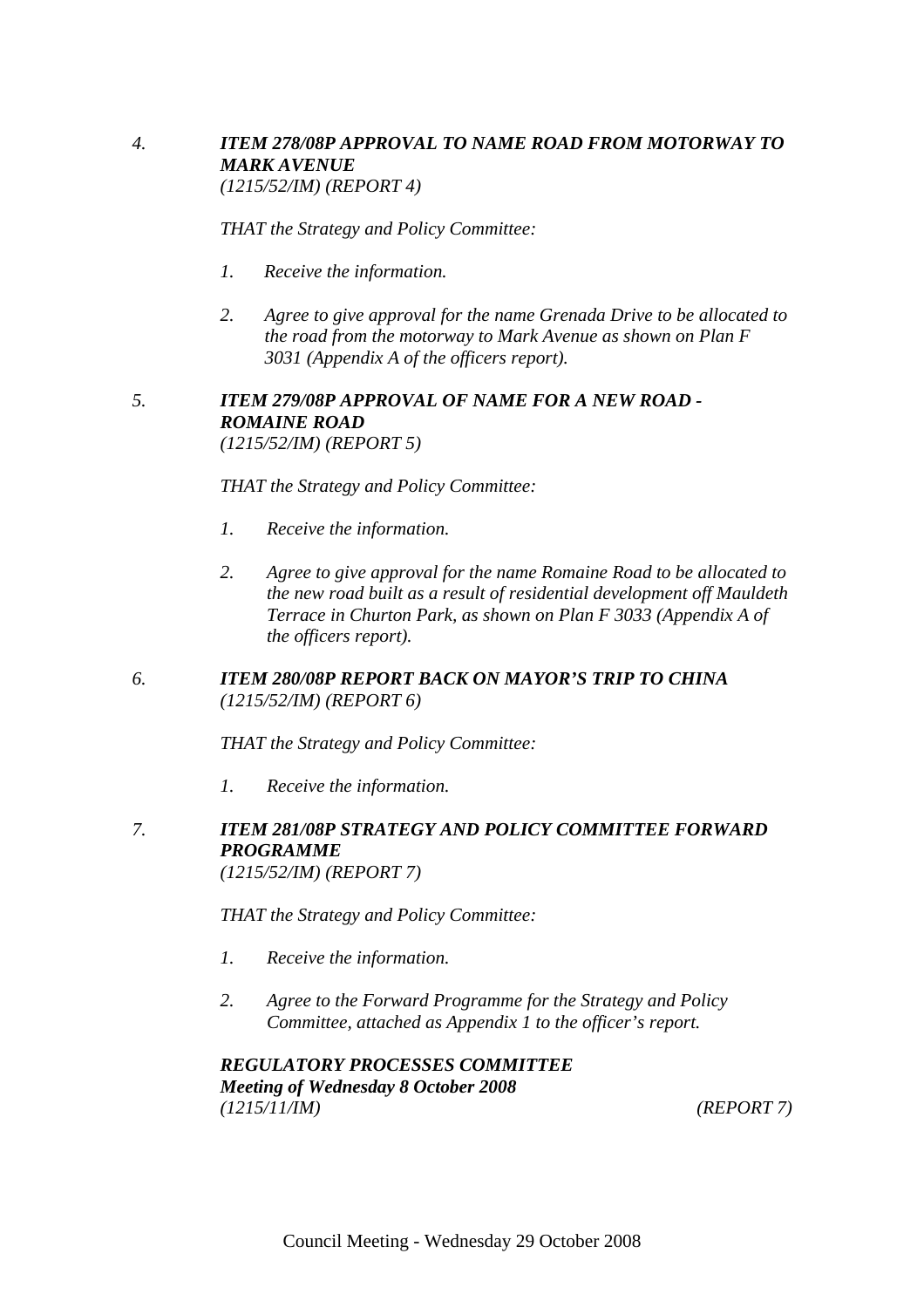## *1. ITEM 070/08RP GRANTING OF A LEASE TO THE KARORI COMMUNITY HALL TRUST (1215/53/IM) (REPORT 2)*

*THAT the Regulatory Processes Committee:* 

- *1. Receives the information.*
- *2. Approves the granting of an Agreement to Lease to Karori Community Hall Trust that contains the following conditions that must be satisfied to enact a Deed of Lease :* 
	- *(i) The Council setting aside the land for 5 years from 3 May 2007 for the provision of a community hall; and*
	- *(ii) The Lessee obtaining all resource consents, on terms and conditions in all respects satisfactory to the Lessee, required for the construction of the building for the required use; and*
	- *(iii) The Lessee to provide a project plan including estimated costs and timelines for the construction of the hall by 31 December 2009; and*
	- *(iv) The Lessee to provide details of all funds raised for the construction of the Hall by 31 December 2009 and thereafter on an annual basis until 31 December 2011; and*
	- *(v) The Council being satisfied on an annual basis that the Trust is realising the financial goals in (iii) above*
- *3. Approves, upon completion of the above conditions, the granting of a Deed of Lease to Karori Community Hall Trust which is consistent with Council's Lease Policy.*

| <b>Location</b>                             | <b>Term</b>                                      | <b>Annual Rental</b>                                | Annual<br><b>Maintenance</b><br>Fee | Type of<br>Lease |
|---------------------------------------------|--------------------------------------------------|-----------------------------------------------------|-------------------------------------|------------------|
| Land at 7<br>Beauchamp<br>Street,<br>Karori | 10 years<br>$+ one$<br>renewal<br>of 10<br>vears | \$180 per annum, on<br>commencement of<br>the lease | N/A                                 | Ground lease     |

- *4. Notes that :* 
	- *(a) Any approval to grant a lease is conditional upon appropriate consultation with iwi;*
	- *(b) Minister of Conservation approval is not required as the land does not have Reserve status.*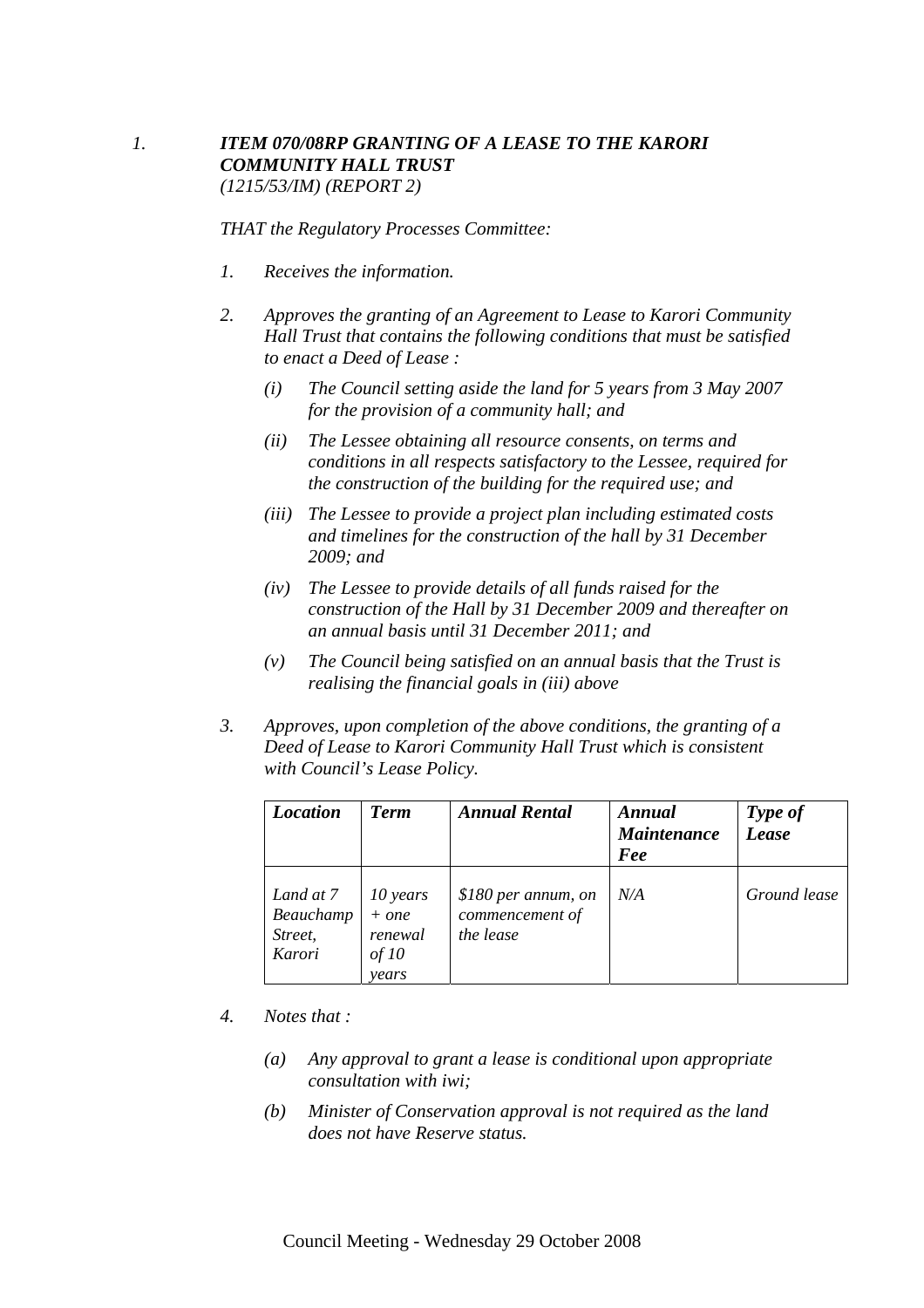*5. Note that a letter will be sent to the Karori Community Hall Trust to explain the options that the Trust has under the existing policy to apply to Council for a fresh lease.* 

## *2. ITEM 071/08RP GRANTING OF A FRESH PREMISES LEASE TO THE BROOKLYN COMMUNITY ASSOCIATION INCORPORATED (1215/53/IM) (REPORT 1)*

*THAT the Regulatory Processes Committee:* 

- *1. Receives the information.*
- *2. Approves, subject to the conditions noted below, the granting of a new lease to the following group under the Local Government Act 2002, subject to the surrender of the existing lease.*

| <b>Location</b>                                              | <b>Term</b>                                | Annual<br>Rental             | Annual<br><b>Maintenance Fee</b> | Type of<br><b>Lease</b> |
|--------------------------------------------------------------|--------------------------------------------|------------------------------|----------------------------------|-------------------------|
| Land at<br>$18-26$<br>Harrison<br>Street,<br><b>Brooklyn</b> | 10 years $+$<br>one renewal<br>of 10 years | $$231 +$<br>GST per<br>annum | N/A                              | Ground<br>lease         |

- *3. Any approval to grant fresh leases is conditional upon: (a) Appropriate consultation with iwi;* 
	- *(b) The Lease being publicly notified in accordance with the Leases Policy for Community and Recreation Groups(Leases Policy);*
	- *(c) The Club reimbursing the Council for legal and advertisement costs;*
	- *(d) There being no objections or sustained objections resulting from the consultation or notification.*
	- *(e) No requirement to provide funding for the construction of the extension by Wellington City Council.*
	- *(f) Note no Minister of Conservation approval is required as the land does not have Reserve status.*

(Councillor Ritchie returned to the table.)

#### 137/08C **QUESTIONS**  (1215/11/IM)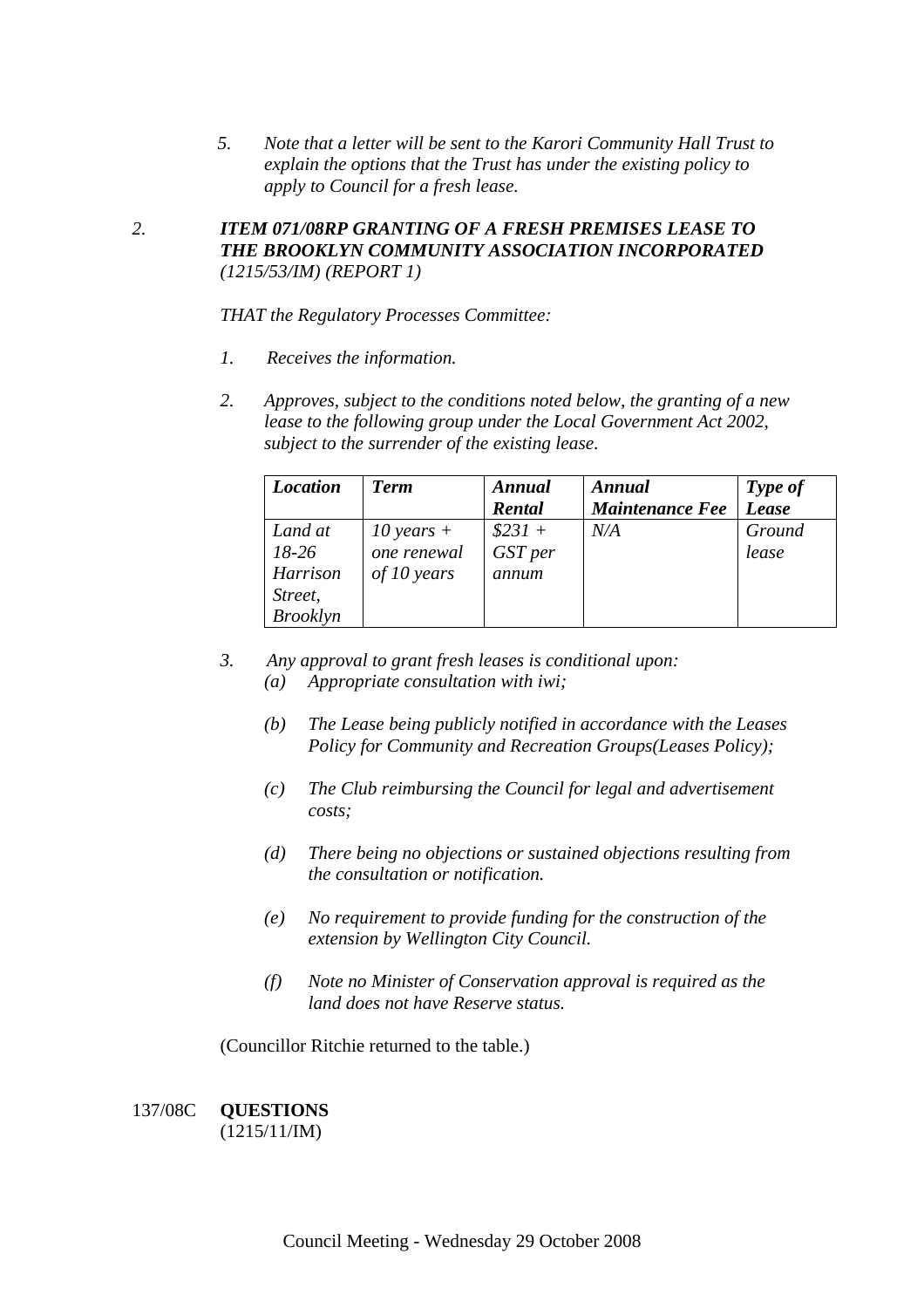#### **NOTED:**

There were no questions.

## 138/08C **RESOLUTION TO EXCLUDE THE PUBLIC**  (1215/11/IM)

#### **Moved Mayor Prendergast, seconded Councillor Ahipene-Mercer the motion that the public be excluded.**

#### **The motion was put:**

| Voting for: | Mayor Prendergast, Councillors Ahipene-Mercer, Best, |
|-------------|------------------------------------------------------|
|             | Cook, Coughlan, Foster, Gill, Goulden, McKinnon,     |
|             | Morrison, Pannett, Pepperell, Ritchie, Wade-Brown    |
|             | and Wain.                                            |
|             |                                                      |

Voting against: Nil.

Majority Vote: 15:0

#### **The motion was declared CARRIED.**

#### **RESOLVED:**

#### *THAT Council:*

*1. Pursuant to the provisions of the Local Government Official Information and Meetings Act 1987, resolve that the public be excluded from the following part of the proceedings of this meeting namely:* 

#### *Report 8 Regulatory Processes Committee, Meeting of Wednesday 8 October 2008*

| Grounds: |                   | Section $48(1)(a)$ that public conduct of the whole or<br>the relevant part of the<br>proceedings of the meeting would<br>be likely to result in the disclosure<br>of information for which good<br>reason for withholding would exist<br>under Section 7. |
|----------|-------------------|------------------------------------------------------------------------------------------------------------------------------------------------------------------------------------------------------------------------------------------------------------|
| Reason:  | Section $7(2)(a)$ | to protect the privacy of natural                                                                                                                                                                                                                          |